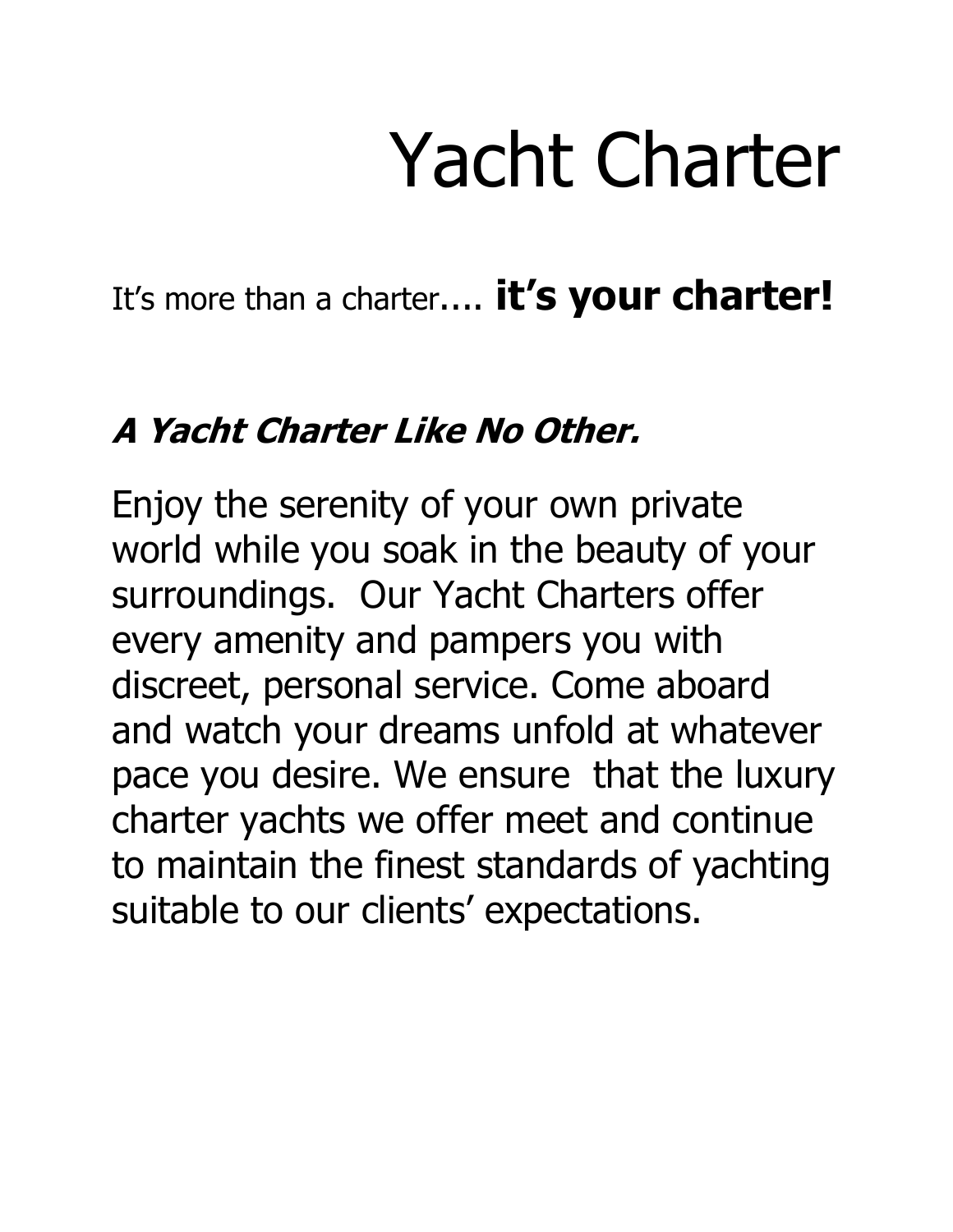

# **Private Chef... What a concept!**

#### **Flavorful cuisine from sunrise to sunset, expertly prepared for you in the privacy of your villa.** .

We are proud to announce a new concept for your unforgettable stay at Exclusive Haven. If you wish to take advantage of the privacy of your villa without the fuss of having to shop and prepare the meal yourself, you can enjoy an excellent restaurant in your villa with a Personal Chef.

We bring culinary experience and a passion for first-class cuisine directly to you! Barbequing fresh fish, bought from the local quayside, glass of rosé in hand is one of the great holiday pleasures, after all. Each of our Chefs is fully qualified. They will call you before and discuss your personal requirements. You can select from a range of menus and dishes including all the local Mediterranean specialities. If you choose, they will also select wines to complement your menu. All clearing and cleaning is done before they leave. You can hire a private chef to be yours for dinner, for the day, the weekend or longer.

#### **A Personal Chef is truly a unique and luxurious Experience! Now you have the chance to live this experience!**